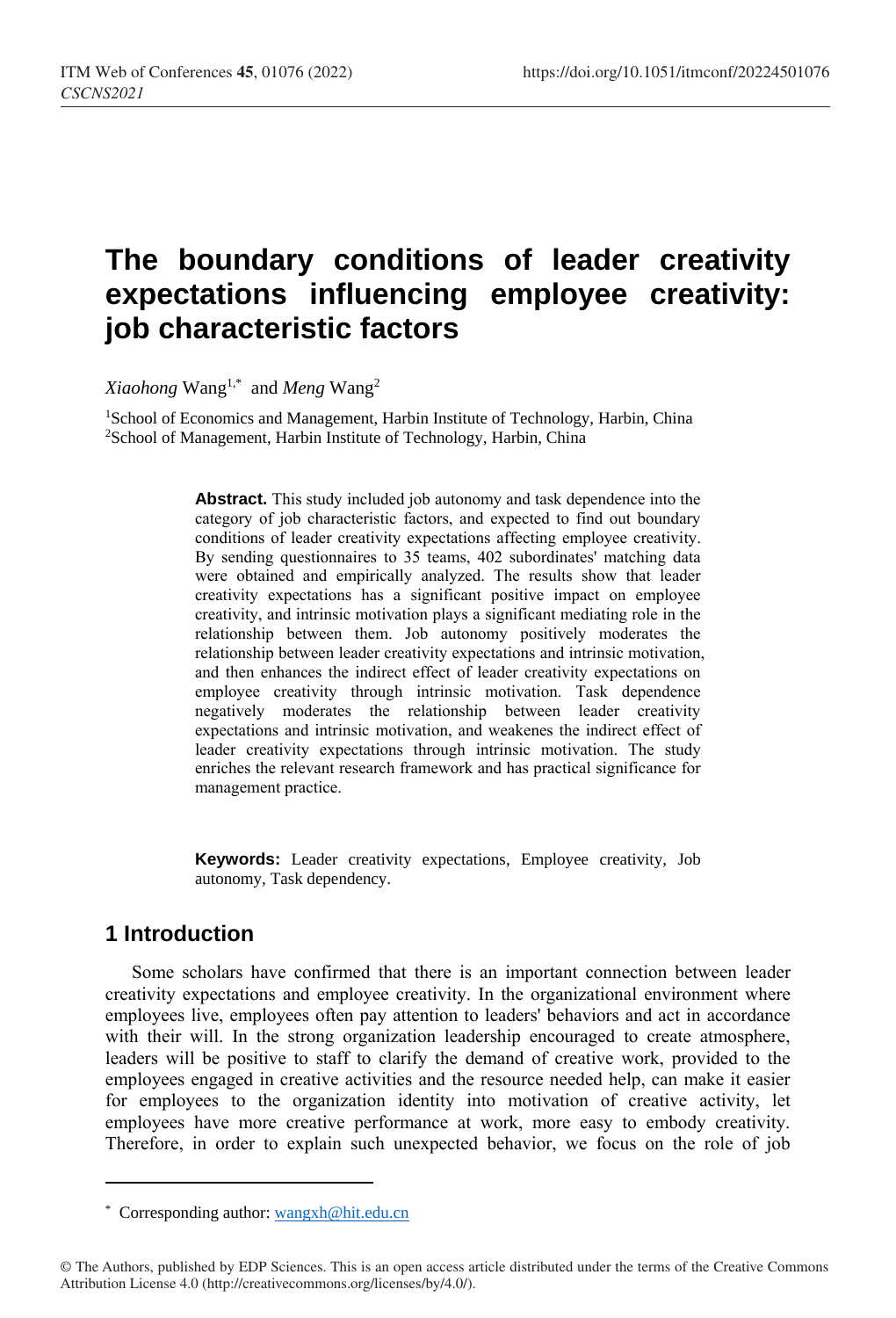autonomy in the relationship between leader creativity expectations and employees' intrinsic motivation, and whether this role can improve employees' creativity.

In the workplace, where there is a high degree of task-dependence among employees, a change in a task can be a "big deal", so team members must share materials, information or expertise to meet job expectations. While the high degree of interdependence between tasks reflects the team's belief that each employee feels his or her contribution is necessary to the team, it also blurs the boundary between individual work and the team as a whole. Studies have shown that, contrary to popular belief, intelligent, motivated and highly self-efficacy employees are also vulnerable to malicious and interpersonal attacks in the workplace. In teams with high leader creativity expectations, employees with high self-efficacy usually receive the attention of leaders. Therefore, we need to pay attention to the role of task dependence in leader creativity expectations and intrinsic motivation and whether it is conducive to the generation of employees' creativity.

In conclusion, job autonomy and task dependence can be regarded as a combination of "strong and weak situations". The factors that job autonomy may promote employees' intrinsic motivation under leader creativity expectations, and thus enhance their creativity, can be regarded as "weak situations". On the other hand, task dependence is likely to increase the workload of employees in complex and frequent interpersonal communication and strengthen their sense of lack of control over work, so it can be regarded as "strong situation". Therefore, this study included job autonomy and task dependence into the category of job characteristic factors, and expected to find out the influence of employee's fit with job and employee's fit with colleague's relationship on innovation expectation and intrinsic motivation of leaders, and whether this influence will affect the production of employee's creativity.

## **2 Literature review and hypothesis presentation**

### **2.1. The impact of job autonomy on the relationship between leader creativity expectations and intrinsic motivation**

As a core content of job characteristics, job autonomy refers to the degree to which employees have major say in arranging work, choosing the equipment they use and deciding the procedures to be followed (Hackman & Oldham, 1975). According to the connotation of work autonomy, when employees carry out work tasks in an environment with high work autonomy, they are more likely to try new and useful work procedure combinations (Wang & Cheng, 2010), these increased job autonomy can help employees break the routine, develop and present new and useful ideas, seek the best solution to problems, and thus demonstrate originality of work (Shalley & Gilson, 2004). In contrast, employees with low job autonomy can only carry out work tasks according to predefined procedures (Langfred & Moye, 2004), because employees with high job autonomy have more opportunities to try new work procedures and get more performance feedback of creative work participation, they can feel higher creative self-efficacy at work. Being seen as highly creative in the organization also helps to increase intrinsic motivation. Therefore, job autonomy can positively impact employees' intrinsic motivation.

As for the influence of job autonomy on the relationship between leader creativity expectations and employees' intrinsic motivation, we believe that job autonomy positively moderates the relationship between leader creativity expectations and employees' intrinsic motivation, namely, the higher the job autonomy, the greater the promotion effect of leader creativity expectations on employees' intrinsic motivation. First, job autonomy can stimulate leaders' role expectations of employees. In creative work, leaders' expectations on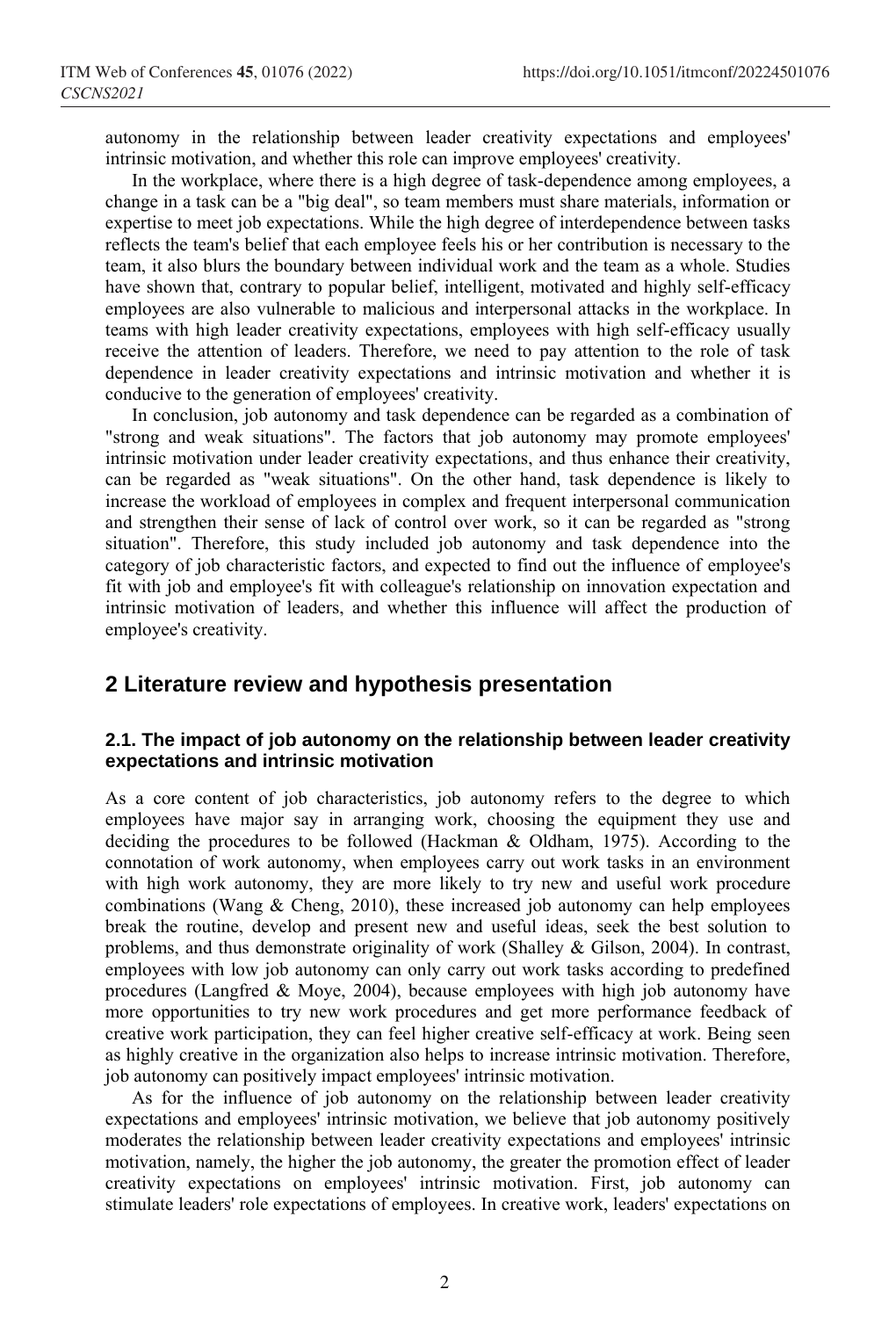employees' roles are often different due to different job characteristics. For jobs with low autonomy, the tasks are carried out according to established strategies (Humphrey et al., 2007), the job itself contains low innovation attribute. However, for jobs with higher autonomy, employees have more freedom to determine their own working methods, control work schedule and choose work objectives due to the job characteristics themselves, leaders tend to have higher expectations on their role innovation, thus promoting employees' intrinsic motivation.

Secondly, the interaction situation of job autonomy and leader creativity expectations constitutes a "weak scenario" of employees' working environment. In this "weak scenario", it is beneficial to improve employees' intrinsic motivation. By the above analysis, the high work autonomy is often lead the innovation expectation, and low work autonomy is often lead the innovation expectation, in contrast, high work autonomy and innovation to the leadership of the interaction for the ascension of employees' intrinsic motivation has a greater impact. We propose the following hypothesis:

H1: Job autonomy positively moderates the relationship between leader creativity expectations and employees' intrinsic motivation

#### **2.2. The impact of task dependence on the relationship between leader creativity expectations and intrinsic motivation**

Task dependency reflects the degree of interaction and dependence among members required to complete a task. It has been pointed out that teams with high task dependence usually share materials, information and professional knowledge with others more frequently, which makes the whole team show strong team belief. Lepine & Van Dyne (2001) pointed out that when task interdependence among team members is high, leaders can more easily distinguish inefficient team members, which can strengthen the ability of leaders to strategically allocate internal resources to a certain extent. In this way, roles can be assigned within the team more efficiently according to the abilities and characteristics of employees. The opposite is task independence, that is, tasks among team members are relatively independent, team members have relatively little demand for leaders, each member has clear responsibilities, and there is no need to communicate too much with other members' work tasks.

Schnake & Dumler (2003) believed that as far as job characteristics are concerned, task dependence actually reflects the degree of mutual embedment among team members, which is a group-level phenomenon. When the degree of task dependence among team members deepens continuously, Members also need to take more interaction and coordination behaviors to ensure the smooth realization of team tasks, and the degree of dependence between each other will be deepened accordingly. However, in the workplace, the over-closely dependent task relationship actually limits the knowledge and contribution each individual can make. However, there is a hidden problem, when employees have limited knowledge and quick access to shared knowledge, and pay too much attention to the interests of themselves and their colleagues, whether they still have the energy to love and pursue the work itself, and whether they can show higher initiative in the work.

In addition, the high task dependency with the internal team higher demand of cooperation, and cooperation needs could be seen as a negative to rely on colleagues, or forced to work together, the employee will be faster and more directly to notice their personal effort influence on other team members, work purpose directly into trying to do their homework "which does not affect the work of other team members. Therefore, it is difficult for individuals to have the same strong intrinsic motivation even in the face of leaders' strong expectation of innovation because of the idea that "innovation may bring unnecessary workload to other team members".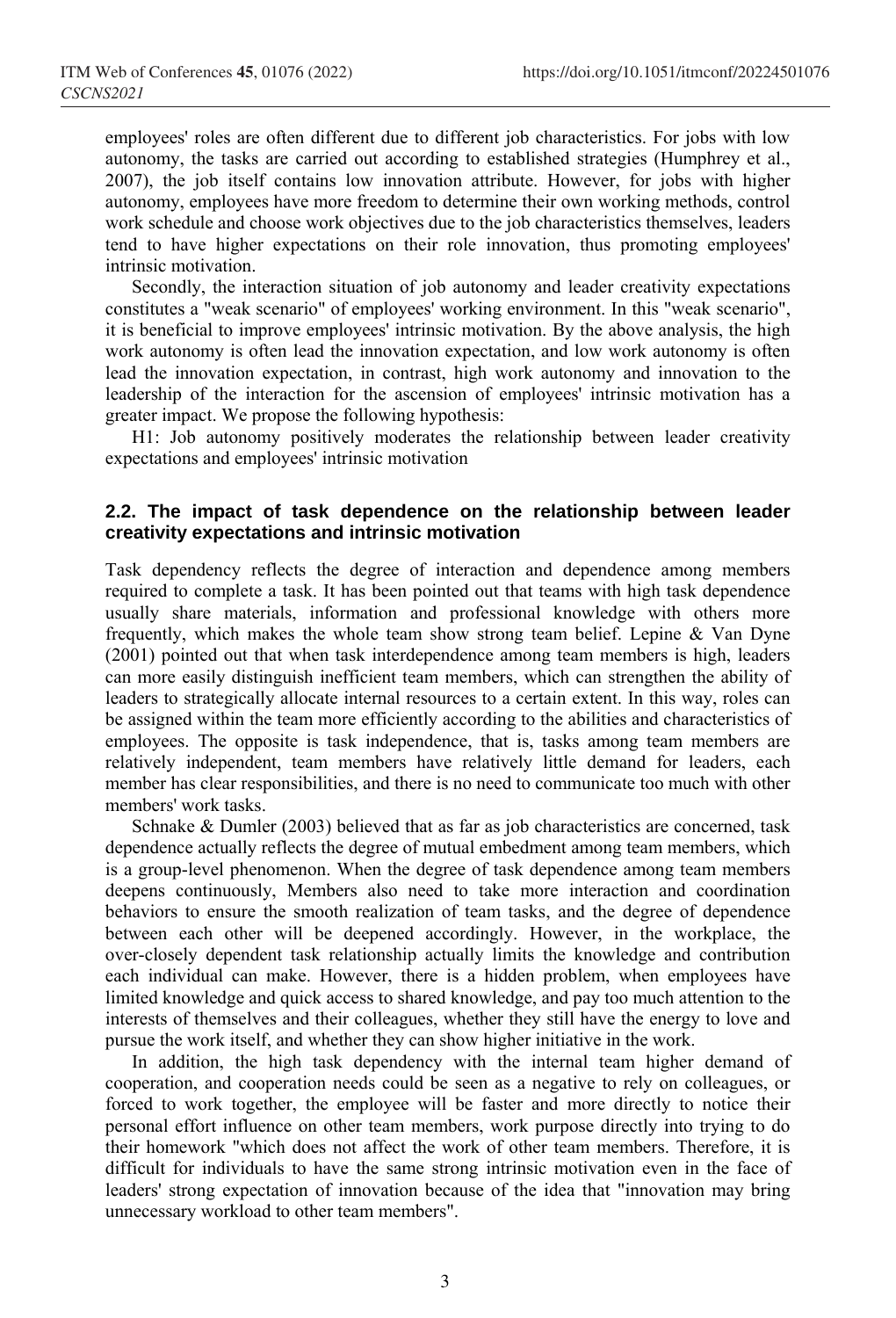From the external perspective of individuals in high task dependence teams, interdependent work structure will undoubtedly increase interpersonal conflict and social disagreement. Team members will spend a lot of time and energy on sharing information and work progress with colleagues. Aquino & Thau (2009) pointed out in their study that "interdependent work can increase the possibility of potential abusers attacking employees with vulnerability markers".

For the part under the leading innovation is looking forward to still higher task dependency within the team showed high self-efficacy employees, although because of its ability to stand out and show a deviation from the standard team but when colleagues will high performance as a threat to the limited resources, the higher the internal team task dependency, the more likely to cause dissatisfaction with the other colleagues. Therefore, even in the face of high expectations of leadership innovation, employees with high intrinsic motivation are very likely to choose to suppress their intrinsic motivation and follow the "work rhythm" of the team in order to maintain their views in the eyes of other colleagues, maintain good interpersonal relationships and avoid being hurt in the workplace.

The above analysis shows that, teams with high task dependence are difficult to stimulate the intrinsic motivation of employees, and even have an inhibiting effect on employees with high intrinsic motivation. Therefore, the following hypothesis is proposed:

H2: Task dependence negatively moderates the relationship between leaders innovation expectation and employees' intrinsic motivation

Based on the above, job autonomy can positively regulate the relationship between leaders creativity expectations and intrinsic motivation, while intrinsic motivation plays a mediating role between leader creativity expectations. Therefore, the following hypotheses are proposed in this paper:

H3: When the degree of job autonomy is higher, the indirect positive effect of leader creativity expectations on employee creativity through intrinsic motivation is enhanced

Similarly, task-dependent performance can negatively regulate the relationship between leaders' innovation expectation and intrinsic motivation. Therefore, we propose the following hypotheses:

H4: When the degree of task dependence is higher, the indirect positive effect of leader creativity expectations on employees' creativity through intrinsic motivation weakens

Therefore, the research hypothesis model in this chapter is shown in Figure 1:



**Fig. 1.** Research hypothesis model.

## **3 Methods**

#### **3.1. Sample and data collection**

Data were obtained through a questionnaire survey conducted from April 2021 to September 2021. 35 teams were involved in the questionnaire survey in the form of leaders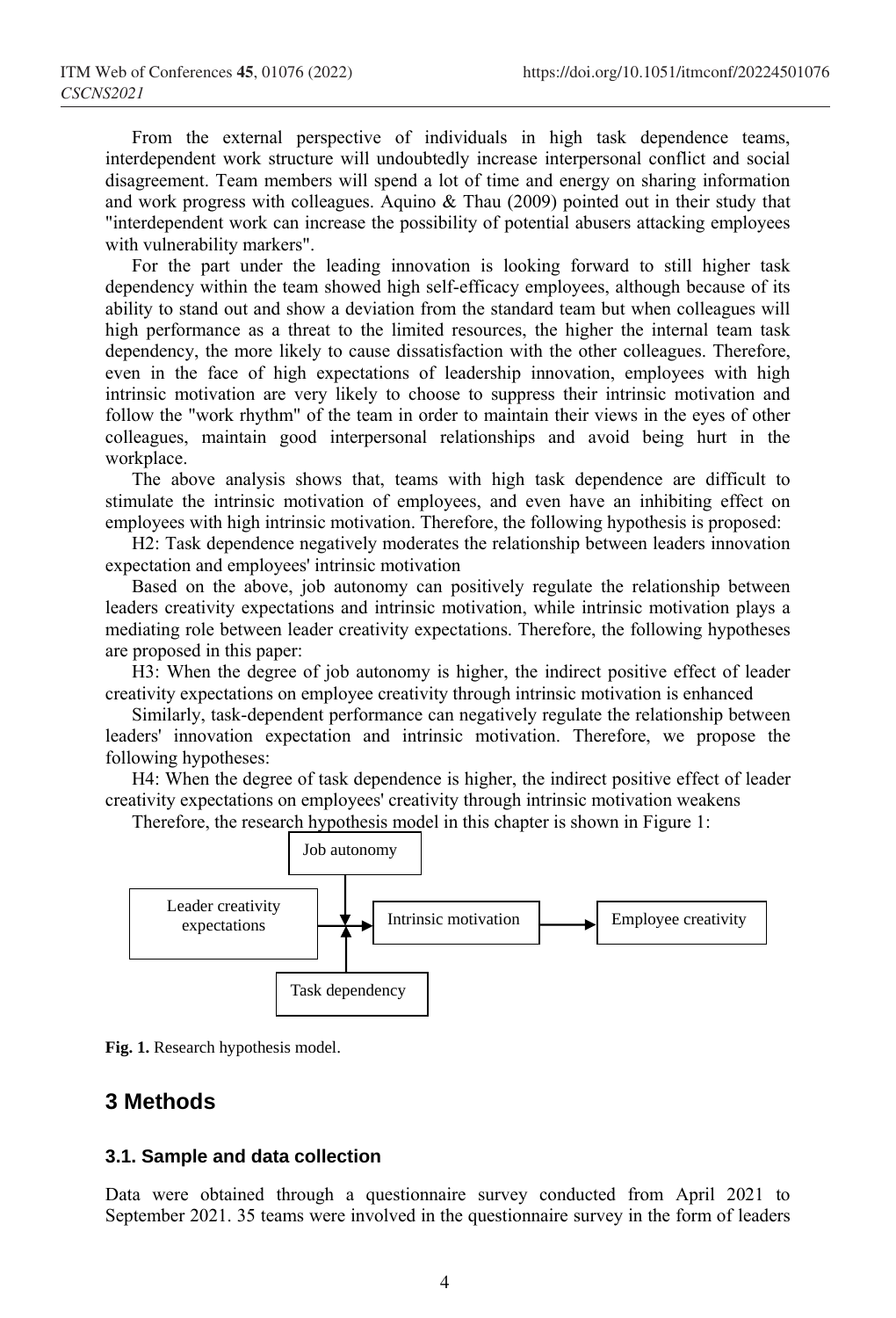(QUESTIONNAIRE A) and employees (questionnaire B). Among them, the leader and employee questionnaires were named and coded respectively. The leader got questionnaire A with the employee's name and number to evaluate the creativity of his subordinates, and the employee got questionnaire B to evaluate the perceived innovation expectation, intrinsic motivation, job autonomy and task dependence of the leader. For each completed questionnaire, encapsulation and confidentiality are adopted, and the data collected by researchers will be consolidated. During the research, the data will be kept absolutely confidential and only used for scientific research.

A total of 470 pairs of questionnaires were sent out in this study. A total of 402 valid questionnaires were collected with effective recovery rate of 85.53%, excluding those that could not be matched between leaders and employees, were incomplete and had obvious errors. According to the basic analysis of the questionnaire, male employees account for 59.57%, female employees account for 40.43%, and employees under the age of 40 account for 70.32%, indicating that the age structure of employees is younger. In addition, the data shows that the employees have worked with their leaders for 4.45 years, and the leaders and employees have a deep understanding of each other, so they can theoretically answer the questions set in this questionnaire more accurately.

#### **3.2. Measurement of variables**

Variables involved in this chapter include leaders' innovation expectation, employees' intrinsic motivation, employees' creativity, job autonomy and task dependence. Likert 5-level scale is used to measure research items, with 1 being strongly disagree and 5 being strongly agree. Specific variables are described as follows:

(1) Leader creativity expectations is measured by the scale developed by Carmeli and Schaubroeck (2007), which is filled in by employees according to their perceived expectations of their immediate leaders for innovation.

(2) Intrinsic motivation is measured by the scale developed by Zhang and Bartol (2010), which is filled in by employees according to their own situation.

(3) Employee creativity is measured by the scale developed by Tierney and Farmer (2004), which is filled in by the leader according to the perceived creativity of subordinates in work.

(4) Job autonomy adopted the scale developed by Breaugh (1985), from the work method of autonomous, independent work time and work standard independent three dimensions to measure job autonomy.

(5) Task dependence adopted the scale developed by Campion et al., (1993)", measuring task interdependence from three dimensions.

# **4 Result**

The model 1 in Table 1 shows that the autonomy and leading innovation work forward to interact with the employee of the intrinsic motivation of regression coefficient is 0.550, and  $p \le 0.01$ , suggesting that under the condition of high job autonomy, the expectation of leadership innovation has a stronger promoting effect on employees' intrinsic motivation. Hypothesis 1 is true; Similarly, it can be seen from Model 2 in Table 1 that the regression coefficient between the interaction term of task dependence and leader's innovation expectation and employee's intrinsic motivation is  $-0.418$ , and  $P \le 0.01$ , indicating that under the working characteristics of high task dependence, The effect of leader creativity expectations on employees' intrinsic motivation is weakened.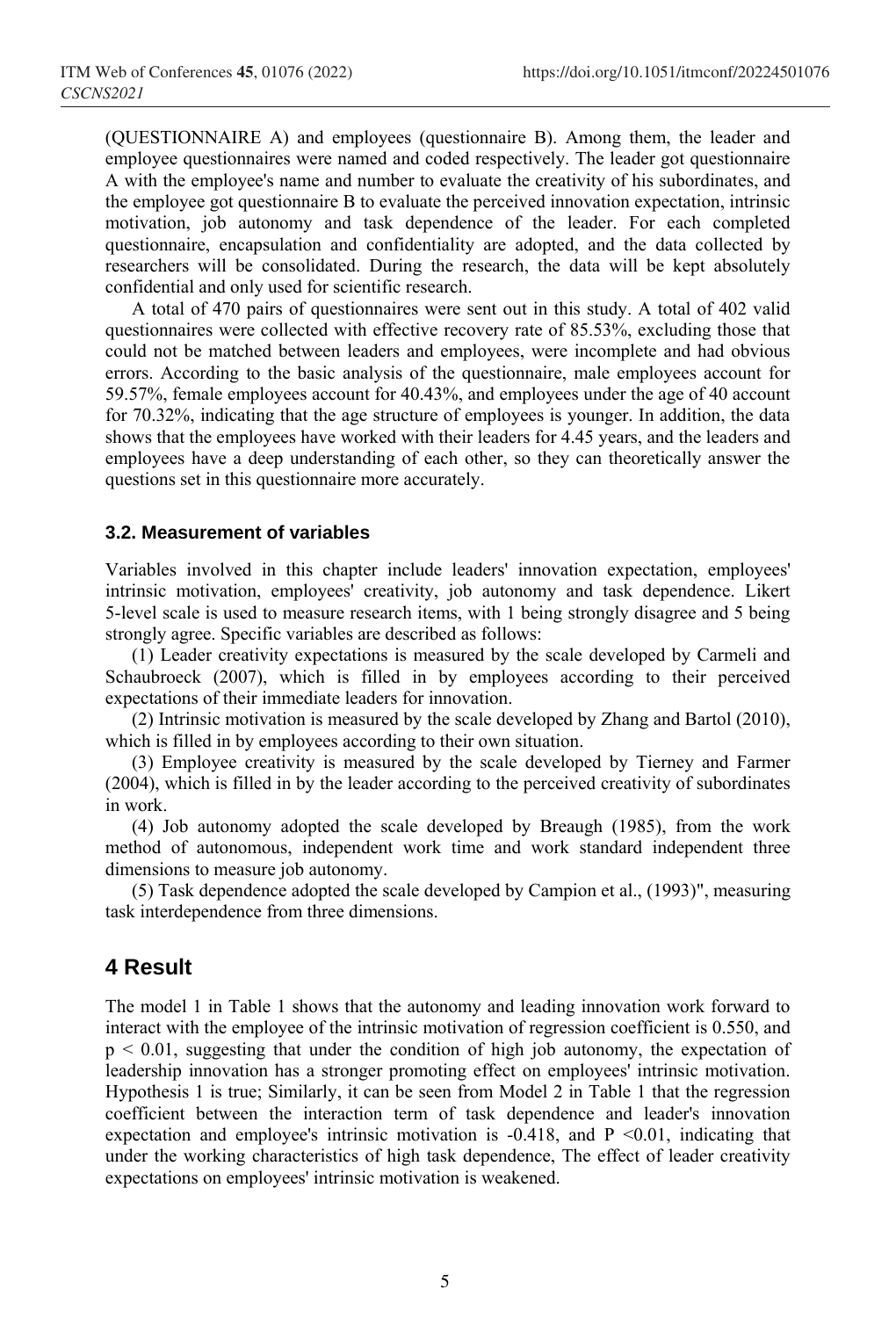|                              | Model 1       | Model 2       |
|------------------------------|---------------|---------------|
| innovation                   | $0.853$ ***   | $0.662$ * * * |
|                              | (10.16)       | (9.02)        |
| self decision                | $0.673**$     |               |
|                              | (9.59)        |               |
| c.self decision#c.innovation | $0.550$ * * * |               |
|                              | (5.05)        |               |
| yl                           |               | $0.714$ * * * |
|                              |               | (11.68)       |
| c.yl#c.innovation            |               | $0.418**$     |
|                              |               | (4.51)        |
| cons                         | $0.058 *$     | 0.033         |
|                              | (1.69)        | (1.17)        |

**Table 1.** Moderating effects of job autonomy and task dependence.

Furthermore, this chapter discusses the moderating effect of job autonomy and task dependence on the indirect effect of leader creativity expectations on employee creativity through employee intrinsic motivation, that is, the moderating effect of job autonomy and task dependence on the mediated model. The results are shown in Table 2 and 3: Table 2 reports the moderating effect of job autonomy on the indirect effect of leader creativity expectations on employees' creativity through employees' intrinsic motivation. According to Model 5 in Table 2, the regression coefficient between the interaction terms of job autonomy and leader creativity expectations and employee creativity is  $0.331$ ,  $P \le 0.01$ , indicating that in the "weak scenario" of job autonomy, the mediating effect of leader creativity expectations on employee creativity through intrinsic motivation is enhanced. Hypothesis 3 is true.

|                                                                                         | Model 3       | Model 4       | Model 5       |
|-----------------------------------------------------------------------------------------|---------------|---------------|---------------|
| self decision                                                                           | $0.689$ ***   | $0.673$ * * * | $0.430***$    |
|                                                                                         | (10.96)       | (9.59)        | (6.75)        |
| innovation                                                                              | $0.831$ * * * | $0.853$ ***   | $0.503$ ***   |
|                                                                                         | (13.69)       | (10.16)       | (8.50)        |
| c.self decision#c.innovation                                                            | $0.543$ ***   | $0.550$ * * * | $0.331$ * * * |
|                                                                                         | (6.03)        | (5.05)        | (4.25)        |
| self motivation                                                                         |               |               | $0.585$ ***   |
|                                                                                         |               |               | (8.14)        |
| cons                                                                                    | $0.066 *$     | $0.058*$      | $0.044**$     |
|                                                                                         | (2.42)        | (1.69)        | (1.99)        |
| Sobel test P_value                                                                      | 9.794 e-09    |               |               |
| Proportion of mediating<br>effect                                                       | 0.38167114    |               |               |
| Motor the volves in breakets one $T$ ** * D $\neq$ 0.01 ** D $\neq$ 0.05 * D $\neq$ 0.1 |               |               |               |

**Table 2.** The moderating effect of job autonomy on the impact of leader creativity expectations on employee creativity through intrinsic motivation.

Note: the values in brackets are  $T^{**}$  \* P < 0.01, \*\* P < 0.05, \* P < 0.1

Table 3 reports the moderating effect of task dependence on the indirect effect of leader creativity expectations on employees' creativity through employees' intrinsic motivation. It can be seen from Model 8 in Table 3 that the regression coefficient between the interaction terms of task dependence and leader creativity expectations and employee creativity is -0.273, P <0.01. It can be seen that the mediating effect coefficient of employee intrinsic motivation decreases when task dependence is added as a moderating variable. This indicates that in the "strong scenario" of task dependence, the mediating effect of leader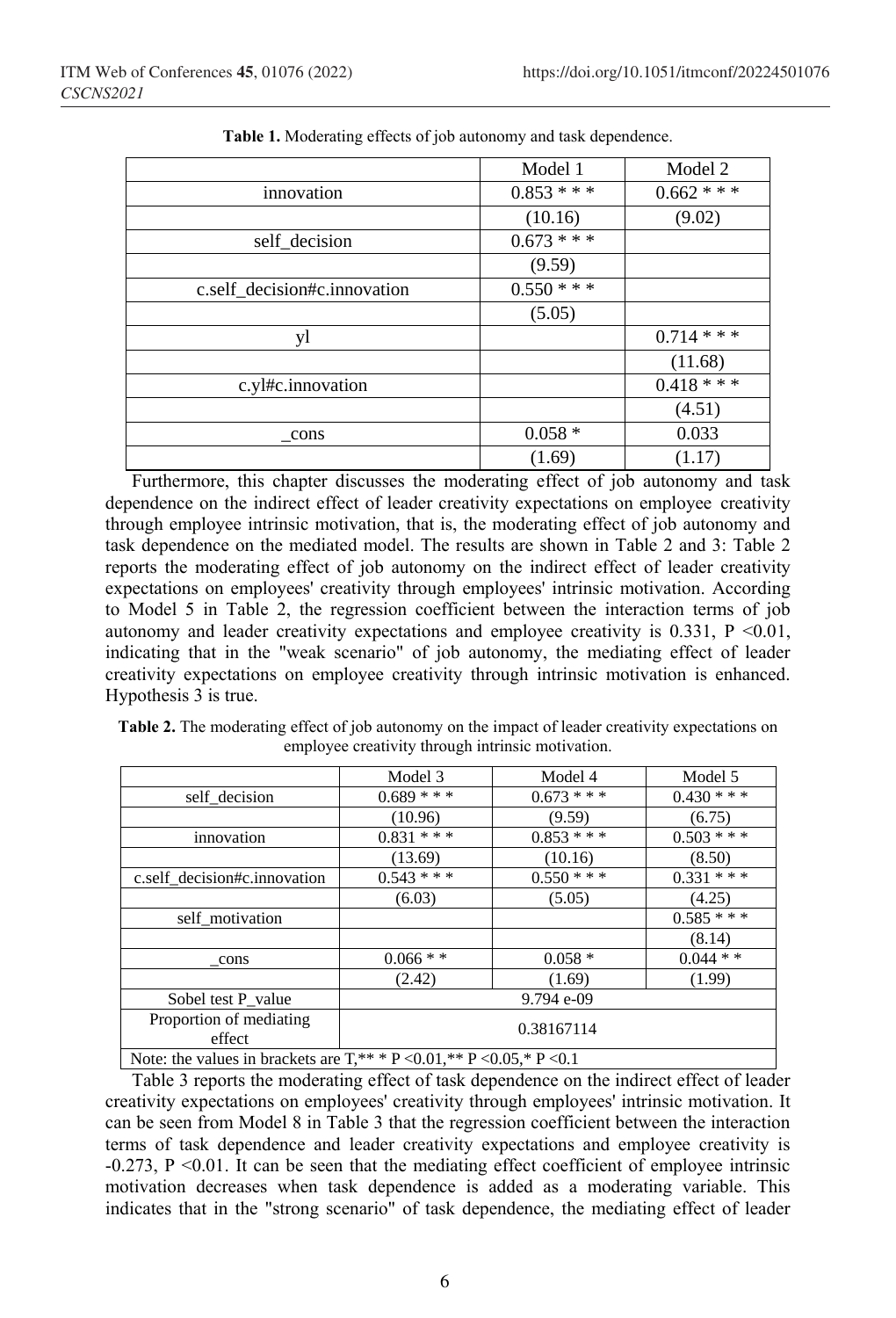creativity expectations on employee creativity through intrinsic motivation is weakened, and hypothesis 4 is established.

|                                                                              | Model 6       | The model 7   | Model 8       |  |
|------------------------------------------------------------------------------|---------------|---------------|---------------|--|
| yl                                                                           | $0.684$ * * * | $0.714$ * * * | $0.422$ * * * |  |
|                                                                              | (11.49)       | (11.68)       | (6.68)        |  |
| innovation                                                                   | $0.696***$    | $0.662$ * * * | $0.454$ * * * |  |
|                                                                              | (11.55)       | (9.02)        | (8.20)        |  |
| c.yl#c.innovation                                                            | $0.426$ ***   | $0.418***$    | $0.273$ ***   |  |
|                                                                              | (5.18)        | (4.51)        | (3.72)        |  |
| self motivation                                                              |               |               | $0.366$ * * * |  |
|                                                                              |               |               | (7.74)        |  |
| _cons                                                                        | 0.038         | 0.033         | 0.026         |  |
|                                                                              | (1.50)        | (1.17)        | (1.22)        |  |
| Sobel test P value                                                           | 5.826 e-07    |               |               |  |
| Proportion of mediating<br>effect                                            | 0.33652524    |               |               |  |
| Note: the values in brackets are $T^{**}$ * P < 0.01, ** P < 0.05, * P < 0.1 |               |               |               |  |

**Table 3.** Moderating effect of task dependence on the influence of leader creativity expectations on employee creativity through intrinsic motivation.

# **5 Discussion**

## **5.1. Theoretical significance**

This paper has the following theoretical enlightenment: First, research work autonomy is proved to adjust led forward innovation to promote the positive role of employees' intrinsic motivation, and job autonomy positive adjustment leader creativity expectations through intrinsic motivation the indirect effect of positive influence on employee creativity, enriches and expands the research framework of the influence of leader creativity expectations and job characteristics on employees' intrinsic motivation and creativity. Second, task dependency negative regulation innovation staff look forward to working with intrinsic motivation between the leadership of the positive role, and this negative effect can continue to leader creativity looking forward to positive relationship with employees' creativity, enrich and expand the framework of victimization in the workplace.

## **5.2. Practical significance**

In terms of management practice, the research results of this chapter have the following implications, First, managers should pay attention to the effect of leader creativity expectations and job autonomy on promoting employees' intrinsic motivation and creativity in the workplace. In particular, organizational managers should pay special attention to the work characteristic of work autonomy and pay attention to giving employees the opportunity to try new and useful combinations of work procedures when making work task design and process arrangement (Wang & Cheng, 2010). According to the leader creativity expectations, task dependence and the negative effect of their interaction on inhibiting employees' intrinsic motivation and thus reducing employees' creativity, managers should pay attention to avoid too close task cooperation between individuals and teams in positions requiring employees to show corresponding creativity. For employees who already have a high sense of self-efficacy, managers should take appropriate measures to protect them, such as work care, relationship mediation or other psychological services, to help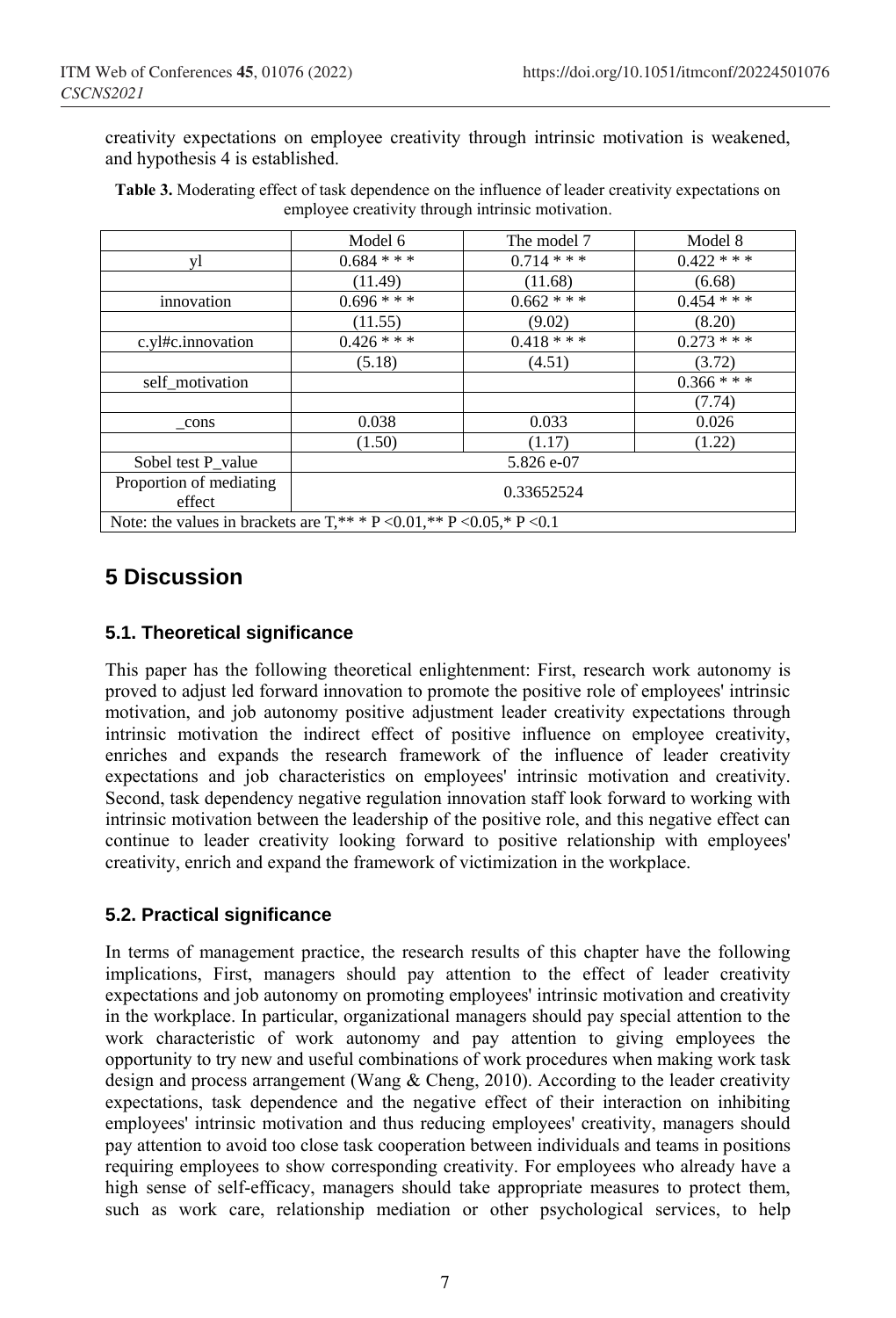employees effectively resist possible negative harm, for teams with high degree of task dependence, managers should promote work identity among team members and strengthen the building of trust within the team, so as to reduce internal contradictions and negative emotions caused by excessive interpersonal communication, provide a harmonious working environment for the generation of intrinsic motivation.

## **References**

- 1. Hackman J R, Oldham G R. Development of Job Diagnostic Survey [J]. Journal of Applied Psychology, 1975, 60:159-170.
- 2. Chung K H. Motivational theories and practices. Columbus, OH: Grid Publishing, 1977.
- 3. DeCotiis T A, Koys D J. The identiication and measurement of the dimensions of the organizational climate[J]. Academy of Management Proceeding,1980, (1):171-175.
- 4. Wang A C,Cheng B S. When does benevolent leadership lead to creativity? The moderating role of creative role identity and job autonomy[J]. Journal of Organizational Behaviors, 2010, 31 (1) : 106-121.
- 5. Shalley C E, Gilson L L. What leaders need to know: A review of social and contextual factors that can foster or hinder creativity[J]. The Leadership Quarterly, 2004, (1) : 33-53.
- 6. Langfred C W, Moye N A. Effects of task autonomy on performance: An extended model considering motivational, informational, Structural mechanisms and mechanisms of structural mechanisms[J]. Journal of Applied Psychology,2004,89(6):934-945.
- 7. Humphrey S E, Nahrgang J D, Morgeson F P. Integrating motivational, social, and contextual work design features: A meta-analytic summary and theoretical extension of the work design literature[J]. Journal of Applied Tended, 2007.95 (5) : 1332-1356.
- 8. Lepine J A, Dyne L V. Peer Responses to Low Performers: An Attributional Model for Helping in the Context of Groups[J]. Academy of Management Review,2001,26(1):67-84.
- 9. Vegt G S, Emans B, Vliert E. Patterns of interdependence in work teams: level investigation of the relationship with job and team satisfaction[J]. Personnel Psychology,2010,54(1):51-69.
- 10. Schnake M E, Dumler M P. Levels of measurement and analysis issues in organizational citizenship behaviour research[J]. Journal of ,76 Occupational & Organizational tended, 2011:283-301.
- 11. Bachrach D G, Powell B C, Bendoly E, et al. Organizational citizenship behavior and performance evaluations: exploring the impact of task interdependence[J]. J Appl Psychol, 2006, 91(1):193-201.
- 12. Zapf D, Knorz C, Kulla M. On the relationship between mobbing factors, and job content, social work environment, Outcomes and outcomes outcomes[J]. European Journal of Work and Organizational Psychology,1996,5(2):215-237.
- 13. Fong P, Men C, Luo J, et al. Knowledge hiding and team creativity:the contingent role of task interdependence[J]. Management The Decision, 2018, 56 (2) : 18 to 33.
- 14. Aquino Karl, Thau Stefan. Workplace Victimization: Aggression from Target's Perspective[J]. Journal of Psychology, 2009, 60(1): 717-741.